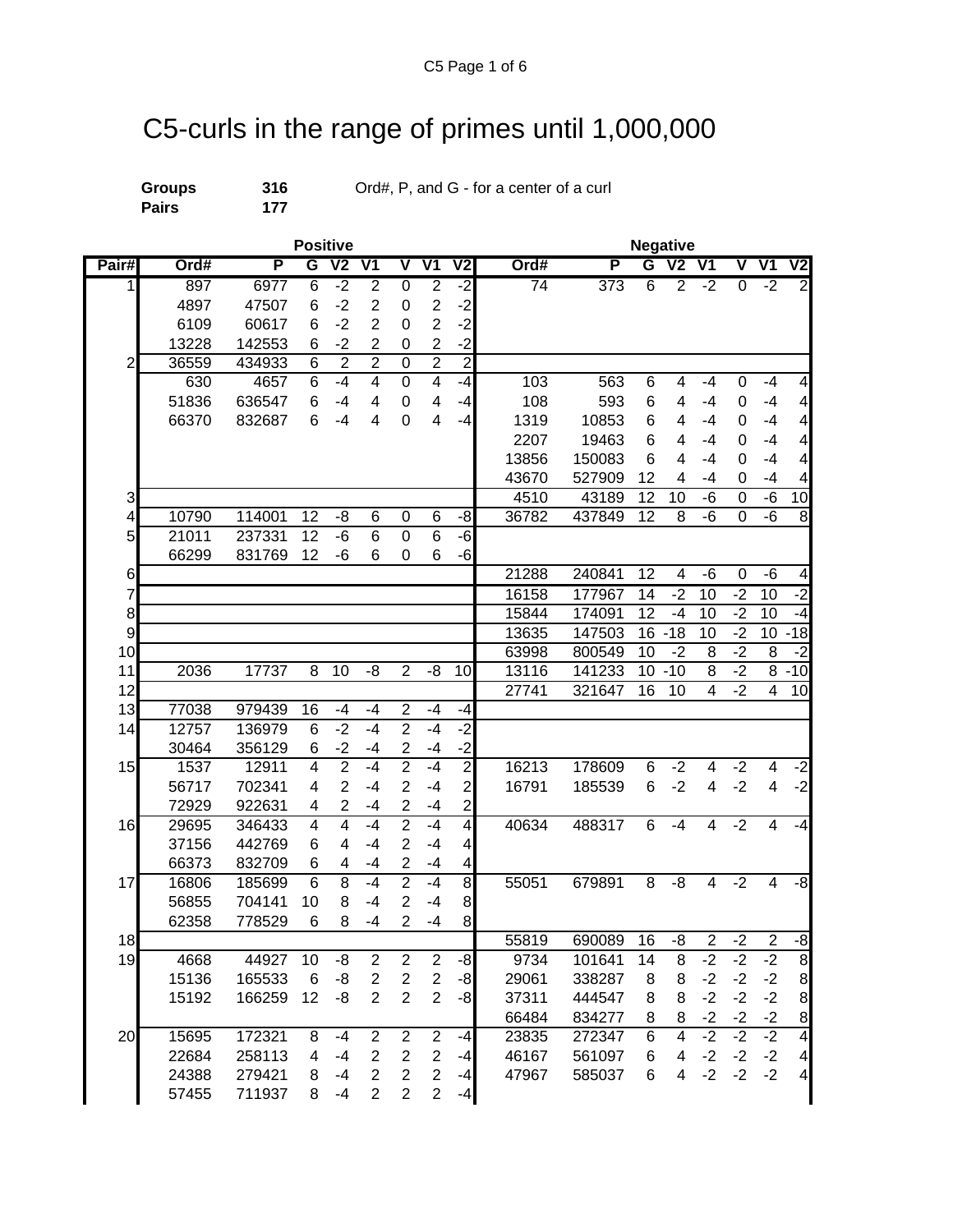| Pair#    | Ord#           | P                | G              | $\overline{V}$                   | V <sub>1</sub>   | $\overline{\mathsf{V}}$ | $\overline{\mathsf{V1}}$ | V2                             | Ord#  | P                |                 | G V2 V1                 |                |          | $V$ $V1$       | $\overline{\mathsf{V2}}$ |
|----------|----------------|------------------|----------------|----------------------------------|------------------|-------------------------|--------------------------|--------------------------------|-------|------------------|-----------------|-------------------------|----------------|----------|----------------|--------------------------|
|          | 64010          | 800669           | 6              | $-4$                             | $\overline{c}$   | $\overline{2}$          | $\overline{2}$           | $-4$                           |       |                  |                 |                         |                |          |                |                          |
| 21       | 5666           | 55823            | 4              | $-2$                             | $\overline{2}$   | $\overline{2}$          | $\overline{2}$           | -2                             | 301   | 1993             | 6               | $\overline{2}$          | $-2$           | $-2$     | $-2$           | $\overline{2}$           |
|          | 20764          | 234197           | 4              | $-2$                             | $\overline{2}$   | $\overline{2}$          | $\overline{c}$           | $-2$                           | 4440  | 42457            | 6               | $\overline{2}$          | $-2$           | $-2$     | $-2$           | $\overline{\mathbf{c}}$  |
|          | 22729          | 258617           | 4              | $-2$                             | $\overline{2}$   | $\overline{2}$          | $\overline{2}$           | $-2$                           | 5663  | 55813            | 6               | $\overline{2}$          | $-2$           | $-2$     | $-2$           | $\overline{c}$           |
|          | 64404          | 806033           | 6              | $-2$                             | $\overline{2}$   | $\overline{2}$          | $\overline{2}$           | $-2$                           | 30296 | 354037           | 6               | $\boldsymbol{2}$        | $-2$           | $-2$     | $-2$           |                          |
|          |                |                  |                |                                  |                  |                         |                          |                                | 33182 | 391393           | 6               | $\overline{2}$          | $-2$           | $-2$     | $-2$           |                          |
|          |                |                  |                |                                  |                  |                         |                          |                                | 46968 | 571867           | 6               | $\overline{2}$          | $-2$           | $-2$     | $-2$           |                          |
|          |                |                  |                |                                  |                  |                         |                          |                                | 52472 | 645397           | 14              | $\overline{2}$          | $-2$           | $-2$     | $-2$           |                          |
|          |                |                  |                |                                  |                  |                         |                          |                                | 59927 | 745747           | 6               | $\overline{2}$          | $-2$           | $-2$     | $-2$           | $2222$<br>$222$          |
|          |                |                  |                |                                  |                  |                         |                          |                                | 71316 | 900583           | 6               | $\overline{2}$          | $-2$           | $-2$     | $-2$           | $\overline{c}$           |
| 22       | 69922          | 881219           | 12             | 4                                | 2                | $\overline{2}$          | $\overline{2}$           | 4                              |       |                  |                 |                         |                |          |                |                          |
| 23       | 15964          | 175699           |                | $8 - 10$                         | 4                | $\overline{2}$          |                          | $4 - 10$                       |       |                  |                 |                         |                |          |                |                          |
| 24       |                |                  |                |                                  |                  |                         |                          |                                | 69478 | 875377           | 14              | 20                      | -8             | $-2$     | -8             | 20                       |
| 25       | 65303          | 818413           | 14             | $-4$                             | 8                | $\overline{2}$          | 8                        | $-4$                           | 23553 | 268897           | 14              | $\overline{\mathbf{4}}$ | -8             | $-2$     | -8             | $\overline{\mathbf{4}}$  |
| 26       | 76611          | 973439           | 18             | 8                                | 8                | $\overline{2}$          | $\overline{8}$           | 8                              |       |                  |                 |                         |                |          |                |                          |
| 27       |                |                  |                |                                  |                  |                         |                          |                                | 61854 | 771569           | $\overline{16}$ | $16 - 10$               |                |          | $-2 - 10$      | $\overline{16}$          |
| 28       | 8168           | 83701            | 12             |                                  | $16 - 14$        |                         | $4 - 14$                 | $\overline{16}$                |       |                  |                 |                         |                |          |                |                          |
| 29       |                |                  |                |                                  |                  |                         |                          |                                | 71870 | 908071           | 14              | -8                      | 10             | -4       | 10             | $-8$                     |
| 30       |                |                  |                |                                  |                  |                         |                          |                                | 6812  | 68501            | 10              | $-4$                    | 8              | $-4$     | 8              | $-4$                     |
|          |                |                  |                |                                  |                  |                         |                          |                                | 31666 | 371971           | 14              | -4                      | 8              | -4       | 8              | $-4$                     |
| 31       |                |                  |                |                                  |                  |                         |                          |                                | 67322 | 845941           | 14              | -6                      | $\overline{8}$ | $-4$     | $\overline{8}$ | $-6$                     |
| 32       | 41160          | 495139           | 6              | 8                                | -8               | 4                       | -8                       | 8                              | 23585 | 269231           | 10              | -8                      | $\overline{8}$ | -4       | $\overline{8}$ | $-8$                     |
| 33       | 29123          | 339127           | 6              | 10                               | -8               | $\overline{\mathbf{4}}$ | -8                       | 10                             | 68373 | 860393           |                 | $10 - 10$               | $\overline{8}$ | $-4$     |                | $8 - 10$                 |
| 34       | 12469          | 133657           | 8              | 14                               | -8               | 4                       | -8                       | 14                             |       |                  |                 |                         |                |          |                |                          |
| 35       |                |                  |                |                                  |                  |                         |                          |                                | 73252 | 926867           |                 | $16 - 16$               | 8              | -4       | 8              | $-16$                    |
| 36       |                |                  |                |                                  |                  |                         |                          |                                | 25866 | 298237           | 14              | 8                       | 4              | -4       | 4              | 8                        |
| 37       | 1081           | 8681             | 4              | $\overline{2}$                   | $-4$             | $\overline{4}$          | $-4$                     | $\overline{2}$                 | 1690  | 14419            | 8               | $-2$                    | 4              | $-4$     | 4              | $-2$                     |
|          | 77372          | 984341           | 4              | $\overline{2}$                   | -4               | 4                       | -4                       | $\overline{c}$                 |       |                  |                 |                         |                |          |                |                          |
| 38       | 57340          | 710491           | $\overline{8}$ | $-4$                             | $-2$             | $\overline{4}$          | $-2$                     | -4                             |       |                  |                 |                         |                |          |                |                          |
| 39       |                |                  |                |                                  |                  |                         |                          |                                | 45582 | 553457           | 10              | $\overline{2}$          | $\overline{2}$ | $-4$     | $\overline{2}$ | $\overline{2}$           |
| 40       | 73027          | 923963           | 4              | 0                                | $-2$             | 4                       | $-2$                     | $\overline{0}$                 |       |                  |                 |                         |                |          |                |                          |
| 41       | 51754          | 635449           | 8              | $\overline{2}$                   | $-2$             | $\overline{4}$          | $-2$                     | $\overline{2}$                 | 61172 | 762557           | 10              | $-2$                    | $\overline{2}$ | $-4$     | $\overline{2}$ | $-2$                     |
|          | 62523          | 780823           | 6              | 2                                | $-2$             | 4                       | $-2$                     | $\mathbf{z}$                   |       |                  |                 |                         |                |          |                |                          |
| 42       | 16792          | 185543           | 4              | $\overline{4}$                   | $-2$             | $\overline{4}$          | $-2$                     | 4                              | 38668 | 462863           | 12              | -4                      | $\overline{2}$ | $-4$     | $\overline{2}$ | $-4$                     |
|          |                |                  |                |                                  |                  |                         |                          |                                | 56716 | 702337           | 8               | -4                      | $\overline{2}$ | $-4$     | $\overline{2}$ | $-4$                     |
|          |                |                  |                |                                  |                  |                         |                          |                                | 62633 | 782137           | 8               | $-4$                    | $\overline{2}$ | $-4$     | $\mathbf{2}$   | -4                       |
| 43       | 8967           | 92809            | 8              | 8                                | $-2$             | 4                       | $-2$                     | $\boldsymbol{8}$               |       |                  |                 |                         |                |          |                |                          |
| 44       | 36441          | 433439           |                | $10 - 14$                        | $\boldsymbol{2}$ | $\overline{4}$          |                          | $2 - 14$                       |       |                  |                 |                         |                |          |                |                          |
| 45       | 2896           | 26357            |                | $10 - 10$                        | $\mathbf{2}$     | $\overline{4}$          |                          | $2 - 10$                       |       |                  |                 |                         |                |          |                |                          |
| 46       |                |                  |                |                                  |                  |                         |                          |                                | 21957 | 248887           | 8               | 8                       | $-2$           | -4       | $-2$           | 8                        |
|          |                |                  |                |                                  |                  |                         |                          |                                | 52054 | 639697           | 8               | 8                       | $-2$           | -4       | $-2$           | $\overline{8}$           |
| 47       | 1018           | 8093             | 4              | $-4$                             | $\overline{2}$   | 4                       | $\mathbf{2}$             | -4                             | 26238 | 303007           | 8               | 4                       | $-2$           | $-4$     | $-2$           | $\overline{4}$           |
|          | 22121          | 251063           | 4              | $-4$                             | $\overline{2}$   | 4                       | $\overline{2}$           | -4                             |       |                  |                 |                         |                |          |                |                          |
|          | 66590          | 835823           | 4              | -4                               | 2                | 4                       | $\overline{c}$           | $-4$                           |       |                  |                 |                         |                |          |                |                          |
| 48       | 35414          | 420323           | 4              | $-2$                             | $\overline{2}$   | $\overline{4}$          | $\overline{2}$           | $-2$                           | 1813  | 15541            | 14              | $\overline{2}$          | $-2$           | $-4$     | $-2$           | $\overline{\mathbf{c}}$  |
|          |                |                  |                |                                  |                  |                         |                          |                                | 54960 | 678757           | 8               | $\overline{2}$          | $-2$           | $-4$     | $-2$           | $\overline{2}$           |
| 49<br>50 | 37840<br>14615 | 451621<br>159199 |                | $\overline{12} - 14$<br>$6 - 10$ | 4<br>4           | 4<br>$\overline{4}$     |                          | $4 - 14$<br>$\overline{4}$ -10 | 24504 | 280871           | 12              | 10                      | -4             |          | $-4$           | 10                       |
|          |                |                  |                |                                  |                  |                         |                          |                                |       |                  | 10              | 10                      | $-4$           | -4<br>-4 | $-4$           |                          |
|          |                |                  |                |                                  |                  |                         |                          |                                | 53015 | 652601<br>971381 | 10              | 10                      | $-4$           | -4       | $-4$           | 10                       |
|          |                |                  |                |                                  |                  |                         |                          |                                | 76458 |                  | 10              | 10                      | -4             |          |                | 10                       |
|          |                |                  |                |                                  |                  |                         |                          |                                | 76673 | 974411           |                 |                         |                | -4       | $-4$           | 10                       |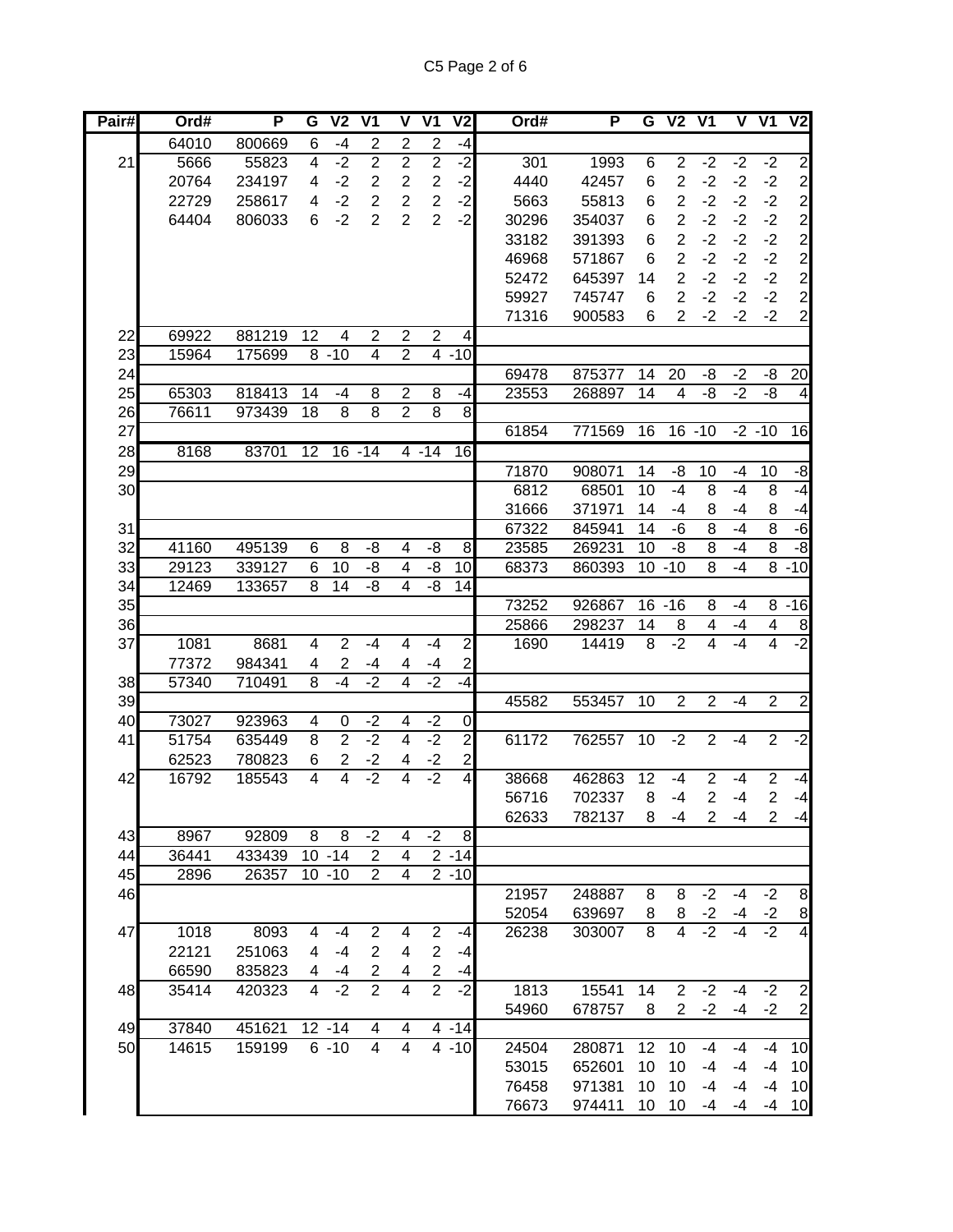| Pair# | Ord#  | P      | G               | V <sub>2</sub> | $\overline{\mathsf{V1}}$ | V               | $\overline{\mathsf{V1}}$ | V2                       | Ord#  | P      | G  | $\overline{\mathsf{V2}}$ | $\overline{\mathsf{V}}$ 1 | V    | $\overline{\mathsf{V}}$ 1 | V <sub>2</sub>          |
|-------|-------|--------|-----------------|----------------|--------------------------|-----------------|--------------------------|--------------------------|-------|--------|----|--------------------------|---------------------------|------|---------------------------|-------------------------|
| 51    | 35254 | 418289 | 10              | -8             | 4                        | 4               | 4                        | $-8$                     | 1767  | 15131  | 10 | 8                        | $-4$                      | $-4$ | $-4$                      | 8                       |
|       | 58756 | 729577 | 6               | -8             | 4                        | 4               | 4                        | $-8$                     | 56851 | 704101 | 14 | 8                        | $-4$                      | -4   | -4                        | 8                       |
| 52    |       |        |                 |                |                          |                 |                          |                          | 65042 | 814873 | 14 | 6                        | $-4$                      | -4   | -4                        | $\,$ 6                  |
| 53    |       |        |                 |                |                          |                 |                          |                          | 58875 | 731243 | 10 | 4                        | $-4$                      | -4   | $-4$                      | $\overline{\mathbf{4}}$ |
| 54    | 22218 | 252181 | 8               | $-2$           | 4                        | 4               | 4                        | $-2$                     |       |        |    |                          |                           |      |                           |                         |
| 55    | 41958 | 505523 | $\overline{10}$ | $-\frac{8}{3}$ | $\overline{8}$           | $\overline{4}$  | $\overline{8}$           | -8                       |       |        |    |                          |                           |      |                           |                         |
| 56    | 3071  | 28163  | 12              | 16             | $-16$                    | 6               | $-16$                    | 16                       |       |        |    |                          |                           |      |                           |                         |
| 57    | 61140 | 762037 | 6               | 4              | -8                       | $6\phantom{1}6$ | -8                       | $\overline{\mathcal{A}}$ |       |        |    |                          |                           |      |                           |                         |
| 58    | 14859 | 162091 | 12              | 14             | -8                       | $6\phantom{1}6$ | -8                       | 14                       |       |        |    |                          |                           |      |                           |                         |
| 59    | 8256  | 84719  | 6               | 8              | -6                       | 6               | -6                       | 8                        |       |        |    |                          |                           |      |                           |                         |
| 60    | 74716 | 947357 | 6               | $-4$           | $-4$                     | 6               | $-4$                     | $-4$                     | 26325 | 304033 | 12 | 4                        | 4                         | -6   | 4                         | 4                       |
|       |       |        |                 |                |                          |                 |                          |                          | 31294 | 366901 | 12 | -4                       | 4                         | -6   | 4                         | $-4$                    |
| 61    | 3309  | 30677  | 6               | $-2$           | $-4$                     | 6               | $-4$                     | $-2$                     |       |        |    |                          |                           |      |                           |                         |
| 62    |       |        |                 |                |                          |                 |                          |                          | 17781 | 197539 |    | $18 - 14$                | 4                         | -6   |                           | $4 - 14$                |
| 63    |       |        |                 |                |                          |                 |                          |                          | 27155 | 314441 | 18 | 10                       | $\sqrt{2}$                | -6   | $\overline{2}$            | 10                      |
| 64    | 8962  | 92767  | 6               | -8             | $-2$                     | $\,6$           | $-2$                     | $-8$                     | 72353 | 914813 | 12 | 8                        | $\overline{2}$            | $-6$ | $\overline{2}$            | 8                       |
|       | 52043 | 639577 | 6               | -8             | $-2$                     | 6               | $-2$                     | $-8$                     |       |        |    |                          |                           |      |                           |                         |
| 65    |       |        |                 |                |                          |                 |                          |                          | 7265  | 73583  | 12 | $\overline{2}$           | $\overline{2}$            | -6   | $\overline{2}$            | $\overline{c}$          |
|       |       |        |                 |                |                          |                 |                          |                          | 22339 | 253763 | 12 | $\overline{2}$           | $\overline{2}$            | -6   | $\overline{2}$            | 2                       |
|       |       |        |                 |                |                          |                 |                          |                          | 31884 | 374783 | 12 | $\overline{2}$           | $\overline{2}$            | $-6$ | $\overline{2}$            | $\overline{2}$          |
| 66    | 19669 | 220687 | 6               | $\overline{2}$ | $-2$                     | $\,6$           | $-2$                     | $\overline{\mathbf{c}}$  | 61232 | 763403 | 12 | $-2$                     | $\overline{2}$            | $-6$ | $\overline{2}$            | $-2$                    |
| 67    | 68303 | 859459 | 12              | $\overline{4}$ | $-2$                     | 6               | $-2$                     | 4                        | 1180  | 9533   | 12 | -4                       | $\overline{2}$            | -6   | $\overline{2}$            | $-4$                    |
| 68    |       |        |                 |                |                          |                 |                          |                          | 5199  | 50741  | 18 | -8                       | $\overline{2}$            | $-6$ | $\overline{2}$            | ġ.                      |
| 69    | 65839 | 825491 |                 | $12 - 12$      | $\mathbf 0$              | 6               | 0                        | $-12$                    |       |        |    |                          |                           |      |                           |                         |
| 70    | 56201 | 695269 | 6               | -8             | $\boldsymbol{0}$         | 6               | 0                        | $-8$                     |       |        |    |                          |                           |      |                           |                         |
| 71    | 48846 | 596599 | 6               | $-2$           | $\overline{0}$           | $\overline{6}$  | $\pmb{0}$                | ر.<br>د                  | 25636 | 295271 | 12 | $\overline{2}$           | $\boldsymbol{0}$          | -6   | $\pmb{0}$                 | $\overline{c}$          |
|       | 70606 | 890809 | 6               | $-2$           | 0                        | 6               | $\mathbf 0$              | $-2$                     | 26881 | 311021 | 12 | $\overline{2}$           | $\mathbf 0$               | -6   | $\Omega$                  | $\overline{c}$          |
|       | 73111 | 925039 | 6               | $-2$           | 0                        | 6               | 0                        | $-2$                     |       |        |    |                          |                           |      |                           |                         |
| 72    | 9935  | 104009 | 6               | $\overline{2}$ | $\mathbf 0$              | $\overline{6}$  | $\mathbf 0$              | $\overline{2}$           | 77140 | 981061 | 12 | $-2$                     | $\boldsymbol{0}$          | -6   | 0                         | $-2$                    |
| 73    | 2707  | 24379  |                 | $6 - 10$       | 4                        | 6               | $\overline{4}$           | $-10$                    | 41165 | 495199 | 18 | 10                       | $-2$                      | -6   | $-2$                      | 10                      |
|       | 46091 | 560179 |                 | $6 - 10$       | 4                        | 6               |                          | $4 - 10$                 |       |        |    |                          |                           |      |                           |                         |
| 74    | 66432 | 833491 | $\overline{12}$ | -8             | $\overline{10}$          | $\overline{6}$  | 10                       | ġ.                       |       |        |    |                          |                           |      |                           |                         |
| 75    | 17995 | 200131 | $\overline{14}$ |                | $6 - 16$                 |                 | $8 - 16$                 | 6                        |       |        |    |                          |                           |      |                           |                         |
| 76    |       |        |                 |                |                          |                 |                          |                          | 40954 | 492511 |    | $20 - 16$                | 16                        | -8   | 16                        | $-16$                   |
| 77    | 57428 | 711629 | 12              |                | $22 - 16$                |                 | $8 - 16$                 | 22                       | 71103 | 897517 |    | $18 - 22$                | $\overline{16}$           | -8   | 16                        | $-22$                   |
| 78    | 9216  | 95603  | 6               |                | $4 - 10$                 |                 | $8 - 10$                 | 4                        |       |        |    |                          |                           |      |                           |                         |
| 79    | 75176 | 953681 | 10              |                | $16 - 10$                |                 | $8 - 10$                 | 16                       |       |        |    |                          |                           |      |                           |                         |
| 80    |       |        |                 |                |                          |                 |                          |                          | 22530 | 256049 | 16 | -8                       | 14                        | -8   | 14                        | -8                      |
| 81    |       |        |                 |                |                          |                 |                          |                          | 23436 | 267493 | 12 | -8                       | 10                        | -8   | 10                        | -8                      |
| 82    |       |        |                 |                |                          |                 |                          |                          | 32665 | 384751 |    | $14 - 10$                | 10                        | -8   | 10                        | $-10$                   |
| 83    |       |        |                 |                |                          |                 |                          |                          | 66629 | 836317 |    | $18 - 16$                | 10                        | -8   | 10                        | $-16$                   |
| 84    | 12072 | 128971 | $\overline{2}$  | $\overline{2}$ | -8                       | 8               | -8                       | $\overline{c}$           | 8685  | 89669  | 10 | $-2$                     | 8                         | -8   | 8                         | $-2$                    |
|       |       |        |                 |                |                          |                 |                          |                          | 9406  | 97859  | 10 | $-2$                     | 8                         | -8   | 8                         | $-2$                    |
|       |       |        |                 |                |                          |                 |                          |                          | 37846 | 451679 | 10 | $-2$                     | 8                         | -8   | 8                         | $-2$                    |
|       |       |        |                 |                |                          |                 |                          |                          | 60943 | 759569 | 10 | $-2$                     | 8                         | -8   | 8                         | $-2$                    |
| 85    | 177   | 1051   | $\overline{2}$  | 4              | -8                       | 8               | -8                       | 4                        | 586   | 4271   | 10 | $-4$                     | 8                         | -8   | 8                         | $-4$                    |
|       | 863   | 6691   | 2               | 4              | -8                       | 8               | -8                       | 4                        | 9234  | 95801  | 10 | $-4$                     | 8                         | -8   | 8                         | $-4$                    |
|       | 5643  | 55621  | 2               | 4              | -8                       | 8               | -8                       | 4                        | 52374 | 644141 | 10 | $-4$                     | 8                         | -8   | 8                         | $-4$                    |
|       | 23521 | 268519 | 2               | 4              | -8                       | 8               | -8                       | 4                        |       |        |    |                          |                           |      |                           |                         |
| 86    | 5300  | 51803  | 6               | -8             | -4                       | 8               | -4                       | $-8$                     | 12581 | 135043 | 14 | 8                        | 4                         | -8   | 4                         | 8                       |
|       | 14714 | 160373 | 6               | $-4$           | $-4$                     | 8               | $-4$                     | $-4$                     | 32730 | 385589 | 10 | 4                        | $\overline{\mathbf{4}}$   | -8   | $\overline{\mathbf{4}}$   | $\overline{4}$          |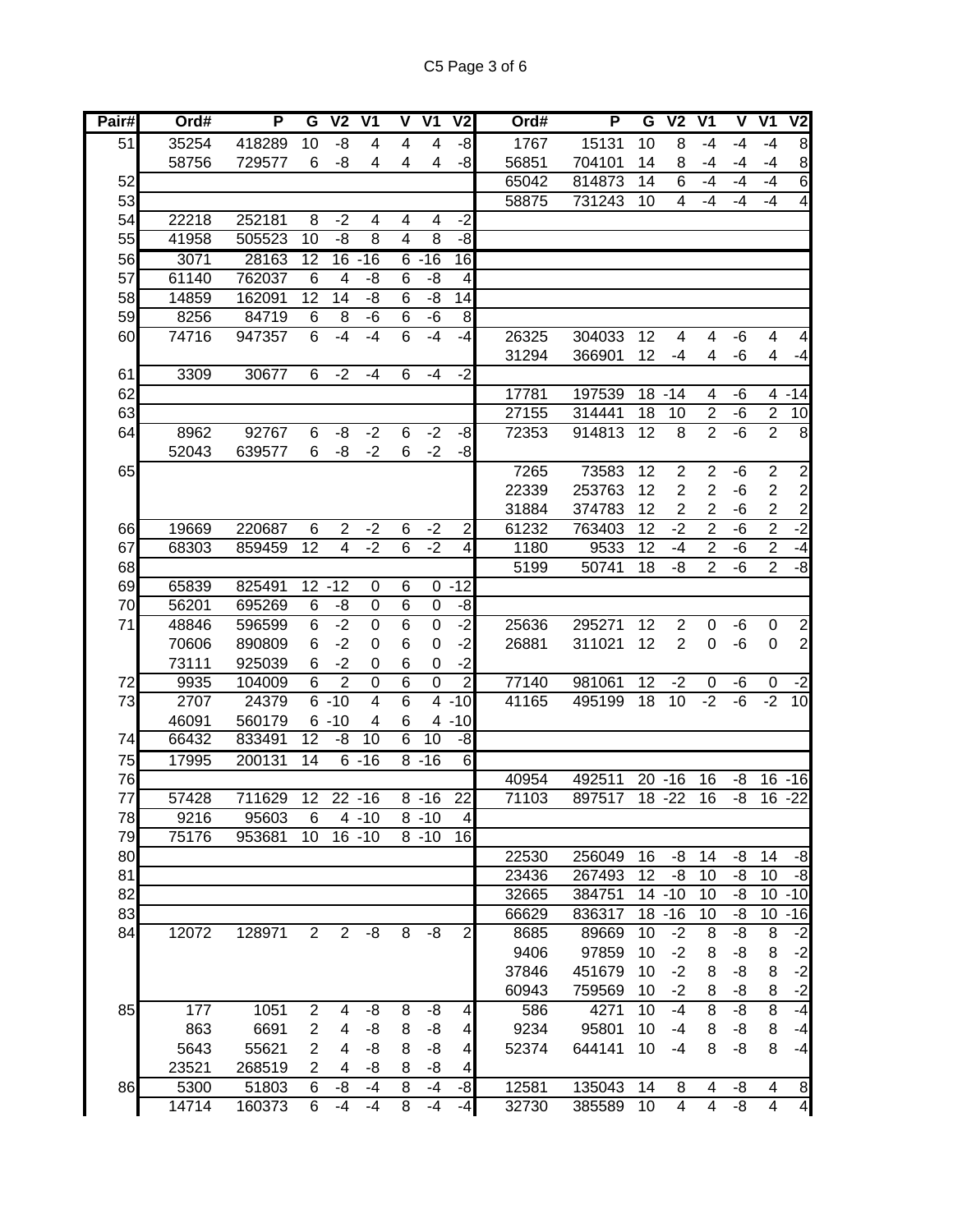| Pair# | Ord#  | P      | G              | $\overline{V}$          | $\overline{\mathsf{V}}$ 1 | V              | V <sub>1</sub> | V <sub>2</sub>          | Ord#  | P         | G  | $\overline{\mathsf{V2}}$ | $\overline{\mathsf{V}}$ 1 | V              | $\overline{\mathsf{V}}$ 1 | $\overline{\mathsf{V2}}$ |
|-------|-------|--------|----------------|-------------------------|---------------------------|----------------|----------------|-------------------------|-------|-----------|----|--------------------------|---------------------------|----------------|---------------------------|--------------------------|
|       | 54659 | 674701 | $\overline{2}$ | $-4$                    | $-4$                      | 8              | $-4$           | $-4$                    | 42753 | 516193    | 14 | 4                        | 4                         | -8             | 4                         | $\overline{\mathcal{A}}$ |
|       | 75703 | 961141 | $\overline{2}$ | $-4$                    | -4                        | 8              | -4             | -4                      |       |           |    |                          |                           |                |                           |                          |
| 87    | 7425  | 75353  | 6              | $\overline{2}$          | $-4$                      | 8              | $-4$           | $\overline{2}$          | 9124  | 94597     | 14 | $-2$                     | 4                         | -8             | 4                         | $-2$                     |
| 88    |       |        |                |                         |                           |                |                |                         | 18037 | 200689    | 18 | -4                       | 4                         | -8             | 4                         | -4                       |
| 89    | 31665 | 371957 | 6              | 8                       | $-4$                      | 8              | $-4$           | 8 <sup>1</sup>          | 39969 | 479489    | 16 | -8                       | $\overline{\mathbf{4}}$   | -8             | $\overline{\mathbf{4}}$   | -8                       |
|       |       |        |                |                         |                           |                |                |                         | 51908 | 637513    | 14 | -8                       | 4                         | -8             | 4                         | -8                       |
| 90    |       |        |                |                         |                           |                |                |                         | 48220 | 588113    | 16 | 10                       | $\overline{2}$            | -8             | $\overline{2}$            | 10                       |
| 91    | 37309 | 444529 | 2              | $-2$                    | $-2$                      | 8              | $-2$           | $-2$                    | 16623 | 183497    | 10 | $\overline{2}$           | $\overline{2}$            | -8             | $\overline{2}$            | $\overline{\mathbf{c}}$  |
| 92    | 41204 | 495619 | $\overline{2}$ | $\overline{2}$          | $-2$                      | $\overline{8}$ | $-2$           | $\overline{2}$          |       |           |    |                          |                           |                |                           |                          |
| 93    |       |        |                |                         |                           |                |                |                         | 68470 | 861733    | 14 | 14                       | $-2$                      | -8             | $-2$                      | 14                       |
| 94    | 39259 | 470417 |                | $4 - 10$                | $\overline{\mathbf{c}}$   | 8              |                | $2 - 10$                | 38940 | 466321    | 18 | 10                       | $-2$                      | $-\frac{8}{3}$ | $-2$                      | 10                       |
|       | 51455 | 631583 |                | $6 - 10$                | $\mathbf{2}$              | 8              |                | $2 - 10$                |       |           |    |                          |                           |                |                           |                          |
|       | 76312 | 969467 |                | $6 - 10$                | 2                         | 8              |                | $2 - 10$                |       |           |    |                          |                           |                |                           |                          |
| 95    | 28064 | 325697 | 4              | -8                      | $\overline{2}$            | 8              | $\overline{c}$ | -8                      | 29057 | 338263    | 12 | 8                        | $-2$                      | -8             | $-2$                      | 8                        |
| 96    |       |        |                |                         |                           |                |                |                         | 11915 | 127207    | 18 | 20                       | -8                        | -8             | -8                        | 20                       |
| 97    |       |        |                |                         |                           |                |                |                         | 6519  | 65257     | 18 | 16                       | -8                        | -8             | -8                        | 16                       |
| 98    |       |        |                |                         |                           |                |                |                         | 5867  | 57917     |    | $16 - 16$                |                           | $14 - 10$      |                           | $14 - 16$                |
|       |       |        |                |                         |                           |                |                |                         | 73917 | 936197    |    | $16 - 16$                |                           | $14 - 10$      |                           | $14 - 16$                |
|       |       |        |                |                         |                           |                |                |                         | 75242 | 954641    |    | $18 - 16$                |                           | $14 - 10$      |                           | 14 - 16                  |
| 99    |       |        |                |                         |                           |                |                |                         | 11584 | 123259    | 20 | $-2$                     |                           | $10 - 10$      | 10                        | $-2$                     |
| 100   | 63994 | 800521 | 2              | $-2$                    | -8                        | 10             | -8             | $-2$                    | 1716  | 14653     | 14 | $\overline{2}$           |                           | $8 - 10$       | 8                         | $\overline{\mathbf{c}}$  |
|       |       |        |                |                         |                           |                |                |                         | 10707 | 113039    | 12 | $\overline{2}$           |                           | $8 - 10$       | 8                         | $\overline{\mathbf{c}}$  |
|       |       |        |                |                         |                           |                |                |                         | 15521 | 170263    | 14 | $\overline{2}$           |                           | $8 - 10$       | 8                         | $\overline{c}$           |
|       |       |        |                |                         |                           |                |                |                         | 31553 | 370439    | 12 | $\overline{2}$           |                           | $8 - 10$       | 8                         | $\overline{\mathbf{c}}$  |
| 101   |       |        |                |                         |                           |                |                |                         | 70837 | 893897    | 16 | $-2$                     |                           | $8 - 10$       | $\overline{8}$            | $-2$                     |
| 102   | 56431 | 698339 | 10             | 4                       | -8                        | 10             | -8             | $\overline{4}$          |       |           |    |                          |                           |                |                           |                          |
| 103   |       |        |                |                         |                           |                |                |                         | 473   | 3359      | 12 | -8                       |                           | $8 - 10$       | 8                         | -8                       |
|       |       |        |                |                         |                           |                |                |                         | 3685  | 34499     | 12 | -8                       |                           | $8 - 10$       | 8                         | $-8$                     |
| 104   | 27441 | 317987 | 4              | 10                      | -8                        | 10             | -8             | 10                      |       |           |    |                          |                           |                |                           |                          |
| 105   |       |        |                |                         |                           |                |                |                         | 31098 | 364447    | 14 | 4                        |                           | $4 - 10$       | 4                         | 4                        |
|       |       |        |                |                         |                           |                |                |                         | 34393 | 407287    | 14 | 4                        |                           | $4 - 10$       | 4                         | 4                        |
|       |       |        |                |                         |                           |                |                |                         | 58386 | 724597    | 14 | 4                        |                           | 4 -10          | 4                         | 4                        |
| 106   | 49359 | 603467 | 10             | $\overline{2}$          | $-4$                      | 10             | -4             | $\overline{\mathbf{c}}$ |       |           |    |                          |                           |                |                           |                          |
| 107   | 22810 | 259643 | 4              | 4                       | $-4$                      | 10             | $-4$           | $\overline{4}$          |       |           |    |                          |                           |                |                           |                          |
| 108   |       |        |                |                         |                           |                |                |                         | 35737 | 424471    | 20 | 14                       |                           | $2 - 10$       | $\overline{2}$            | 14                       |
| 109   | 981   | 7727   | 4              | -8                      | $-2$                      | 10             | $-2$           | $-8$                    |       |           |    |                          |                           |                |                           |                          |
| 110   |       |        |                |                         |                           |                |                |                         | 29098 | 338747    | 16 | 4                        |                           | $2 - 10$       | 2                         | $\overline{\mathcal{A}}$ |
| 111   | 11745 | 125119 | 2              | $-2$                    | $-2$                      | 10             | $-2$           | $-2$                    | 39361 | 471671    | 12 | $\overline{2}$           |                           | $2 - 10$       | $\overline{2}$            | $\overline{2}$           |
|       | 51078 | 626347 | 6              | $-2$                    | $-2$                      | 10             | $-2$           | $-2$                    | 74746 | 947741    | 12 | $\overline{2}$           |                           | $2 - 10$       | $\overline{2}$            | $\overline{2}$           |
| 112   | 25404 | 292249 | 8              | $\overline{2}$          | $-2$                      | 10             | $-2$           | $\overline{2}$          | 1823  | 15641     | 12 | $-2$                     |                           | $2 - 10$       | 2                         | $-2$                     |
|       | 40227 | 482773 | 6              | $\overline{\mathbf{c}}$ | $-2$                      | 10             | $-2$           | $\mathbf{Z}$            |       |           |    |                          |                           |                |                           |                          |
| 113   | 61919 | 772459 | 8              | $\overline{8}$          | $-2$                      | 10             | $-2$           | $\overline{8}$          |       |           |    |                          |                           |                |                           |                          |
| 114   |       |        |                |                         |                           |                |                |                         | 41855 | 504289 20 |    | -4                       |                           | $-2 - 10$      | $-2$                      | $-4$                     |
| 115   | 7668  | 78059  | 10             | $-2$                    | 2                         | 10             | $\mathbf{2}$   | $-2$                    |       |           |    |                          |                           |                |                           |                          |
|       | 44864 | 543797 | 4              | $-2$                    | $\overline{2}$            | 10             | $\overline{2}$ | $-2$                    |       |           |    |                          |                           |                |                           |                          |
| 116   | 31119 | 364699 |                | $8 - 14$                | 4                         | 10             |                | $4 - 14$                |       |           |    |                          |                           |                |                           |                          |
| 117   | 35889 | 426563 | 10             | -8                      | 8                         | 10             | $\overline{8}$ | $-8$                    |       |           |    |                          |                           |                |                           |                          |
| 118   |       |        |                |                         |                           |                |                |                         | 51593 | 633401    | 18 | $\mathbf{2}$             |                           | $14 - 12$      | 14                        | $\overline{\mathbf{c}}$  |
| 119   |       |        |                |                         |                           |                |                |                         | 30095 | 351497    | 18 | $-2$                     |                           | $8 - 12$       | 8                         | $-2$                     |
| 120   | 77557 | 986819 |                | $6 - 10$                | -6                        | 12             |                | $-6 - 10$               |       |           |    |                          |                           |                |                           |                          |
| 121   | 73778 | 934259 | 6              | -4                      | $-4$                      | 12             | $-4$           | $-4$                    |       |           |    |                          |                           |                |                           |                          |